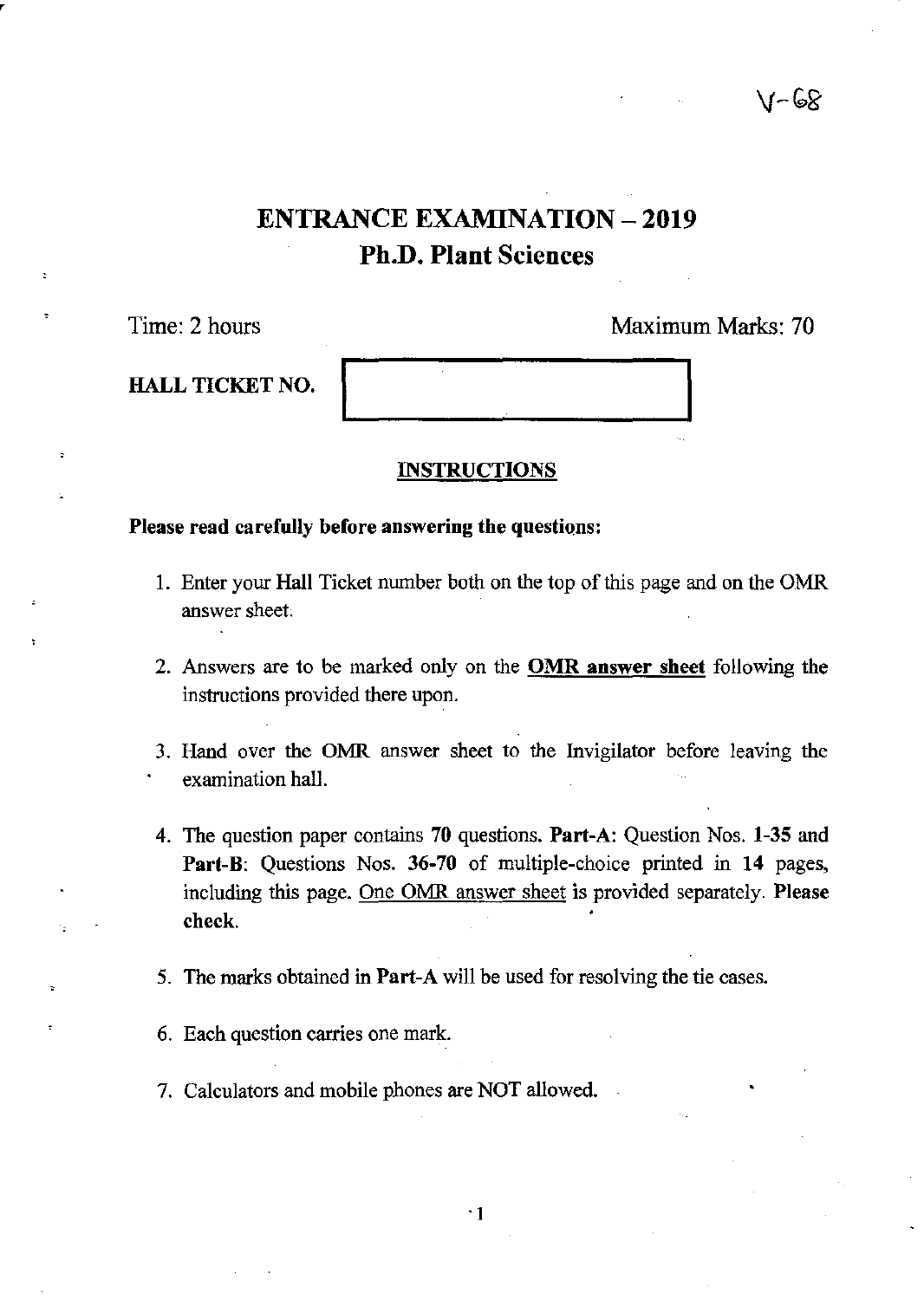## PART-A

#### 1. What is the approximate size of model crop Rice?

| A) 400Mb      | B) 2400Mb  |
|---------------|------------|
| $C)$ 700 $Mb$ | D) 17000Mb |

2. Which of the following term define best for the comparative gene or genome analysis between chromosomes or species or even different organisms?

A) Gene duplication C) Synteny B) Genome annotation D) Cryptogene

3. Which of the following term is synonymous to "Phylogenetic Tree"?

| A) Whippletree | B) Paedogenetic |
|----------------|-----------------|
| C) Phlebogram  | D) Dendrogram   |

4. Which of the following computer based online program is used for comparing DNA sequence of our interest with rest of the sequence available in database?

| A) ClustalW  | <b>B) FGENESH</b> |
|--------------|-------------------|
| C) SWISSPROT | D) BLAST          |

5. Amino acid sequencing of a purified protein can be obtained using ~~~~~~~~~~~~

| A) Mass spectrometry | B) Tandem mass spectrometry |
|----------------------|-----------------------------|
| C) 2D-SDS-PAGE       | D) MALDI                    |

6. A genetic analysis based on the progenies derived by crossing a sample of randomly selected  $F_2$  plants with the parental  $F_1$  and two homozygous parents is known as:

| A) Biparental mating | B) Triple test cross analysis |
|----------------------|-------------------------------|
| C) Three-way cross   | D) Triallel analysis          |

7. Appearance of individuals in the progenies from a hybrid which exceeds either of the two parents involved in hybridization, to produce that hybrid with respect to one or more traits is known as:

| A) Translocation selection |  |
|----------------------------|--|
| C) Transgression selection |  |

B) Trivalent selection D) Recurrent selection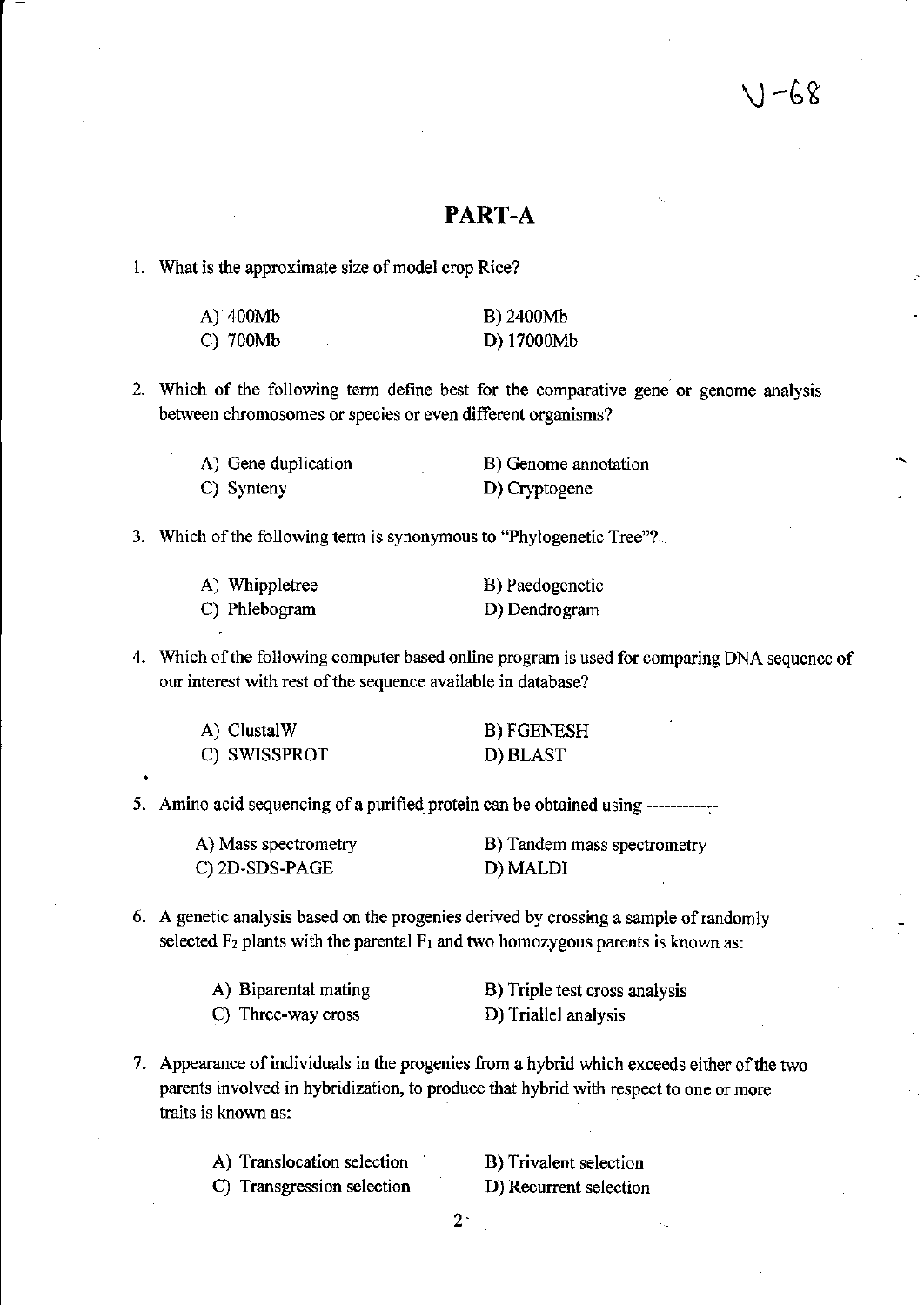g. Deviation in the performance of a cross combination from that predicted on the basis of general combining abilities of the parents used in the cross is known as:

> A) Standard deviation C) Stability error

r

B) Standard error 0) Specific combining ability

9. A map of genetic markers obtained based on the relative position of genes of a haploid set of chromosomes of an organism is called as:

| A) Cytological map | B) Physical map             |
|--------------------|-----------------------------|
| C) Linkage map     | D) Quantitative trait locus |

10. Cell is generally used in TILLING process of a crop functional genomics. What is Cell?

- A) It is type of Single Cell Protein
- B) It is type of Restriction endonuclease
- C) It is a type of pure microbial culture where only one type of cell grows
- D) It is the name of instrument used during TILLING process to detect mutation
- 11. An individual with one pair of chromosomes from a related wild species in addition to the normal somatic chromosome complement (2n) of the species is referred as:

| A) Allopolyploid line  | B) Amphidiploid line       |
|------------------------|----------------------------|
| C) Alien-addition line | D) Alien-substitution line |

12. The adverse effect of feeding of a resistant host plant on the development and reproduction of insect pest is known as:

| A) Antibiosis | B) Hyper parasitism |
|---------------|---------------------|
| C) Biotype    | D) Convulsion       |

13. The restoring of a mutant phenotype to wild-type can be made possible by genetic manipulation and is often termed as:

| A) Gene synthesis     | B) Gene complementation |
|-----------------------|-------------------------|
| C) Gene recombination | D) Gene silencing       |

<sup>3</sup>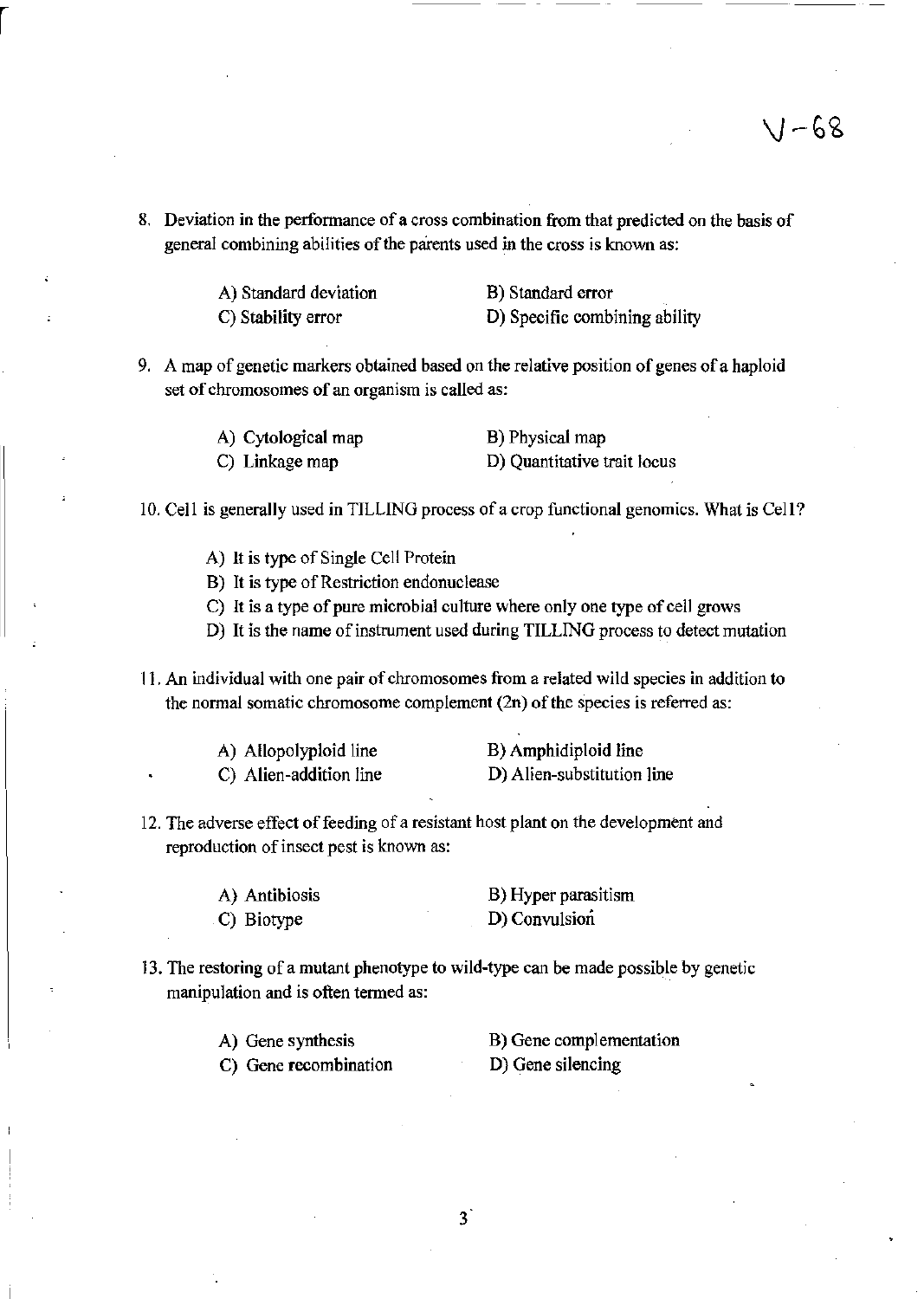14. With the discovery of one of the following molecular processes, the events leading to the formation and existence of eukaryotic mRNAs-long nuclear RNA and short mRNA, both of which have 5' caps and 3' poly A was elucidated:

| A) RNA interference | B) RNA splicing      |
|---------------------|----------------------|
| C) DNA replication  | D) DNA amplification |

15. Which one of the following enzymes has the capacity to completely remove negative supercoils without leaving nicks in DNA molecule?

| A) Topoisomerase | B) Polymerase            |
|------------------|--------------------------|
| C) Ligase        | D) Reverse transcriptase |

16. The mapping population which can he used for tagging.homozygous recessive alleles during early generations of a crop breeding program is:

| $A)$ F <sub>2</sub> population | B) Near-Isogenic line      |
|--------------------------------|----------------------------|
| C) Doubled Haploid             | D) Recombinant Inbred line |

17. Which of the following organelles contain large amounts of acid phosphatases?

| A) Golgi bodies          | B) Lysosomes    |
|--------------------------|-----------------|
| C) Endoplasmic reticulum | D) Mitochondria |

18. Which technique will be suitable for conservation of a plant species of which few individuals are remaining in nature?

| A) Gene editing     | B) Gene cloning |
|---------------------|-----------------|
| C) Micropropagation | D) Mutation     |

19. The isoelectric point (PI) ofa protein is 8.8. At pH 7, the protein will be

| A) Negatively charged | B) Positively charged |
|-----------------------|-----------------------|
| C) Neutral            | D) Denatured          |

20. Which of the following essential elements is required for the synthesis of auxin?

A) Sulphur C) Potassium B) Zinc D) Phosphorous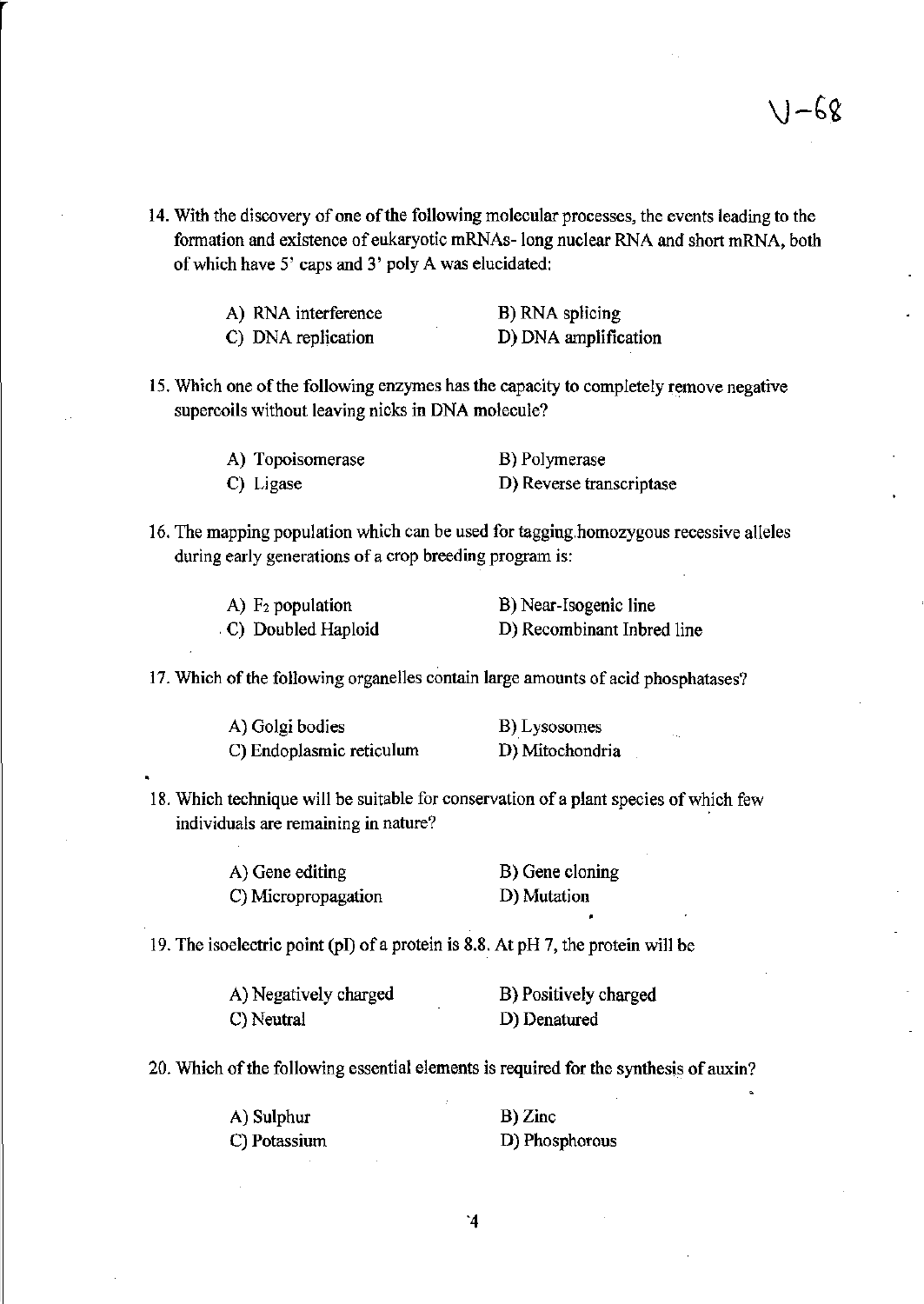21. Which of the hormones plays a crucial role during flooding responses of plants?

| A) Ethylene  | B) Brassinisteroid |
|--------------|--------------------|
| C) Cytokinin | D) Strigolactone   |

22. Which of the following is an example of a zwitterionic detergent?

| A) CHAPS          | B) SDS          |
|-------------------|-----------------|
| C) Triton $X-100$ | D) Nonidet P-40 |

23. Pea seeds require gas for their germination and that gas is

| A) Nitrogen | B) Oxygen       |
|-------------|-----------------|
| C) Hydrogen | D) Water vapour |

24. Which one of the following is an example of free-nuclear endosperm?

| A) Coconut water | B) Sugarcane juice |
|------------------|--------------------|
| C) Castor        | D) Groundnut       |

25. The minimum population size required to allow random mating of all kind of gametes from AaBbCc parents is

| A) 9   | B) 27  |
|--------|--------|
| (C) 64 | D) 128 |

- 26. Calvin Bridges established the chromosomal location of genes based on crosses made between white-eyed females and red-eyed mates in *Drosophila melanogaster.* The primary exceptional progeny that were recovered from him due to chromosome non-disjunction from the cross of  $X^w X^w \times X^{w+} Y$  were found to be:
	- A) Red-eyed fertile females

B) White-eyed fertile males

- C) Red-eyed sterile males and white-eyed fertile females
- D) White-eyed fertile males and white-eyed sterile females

5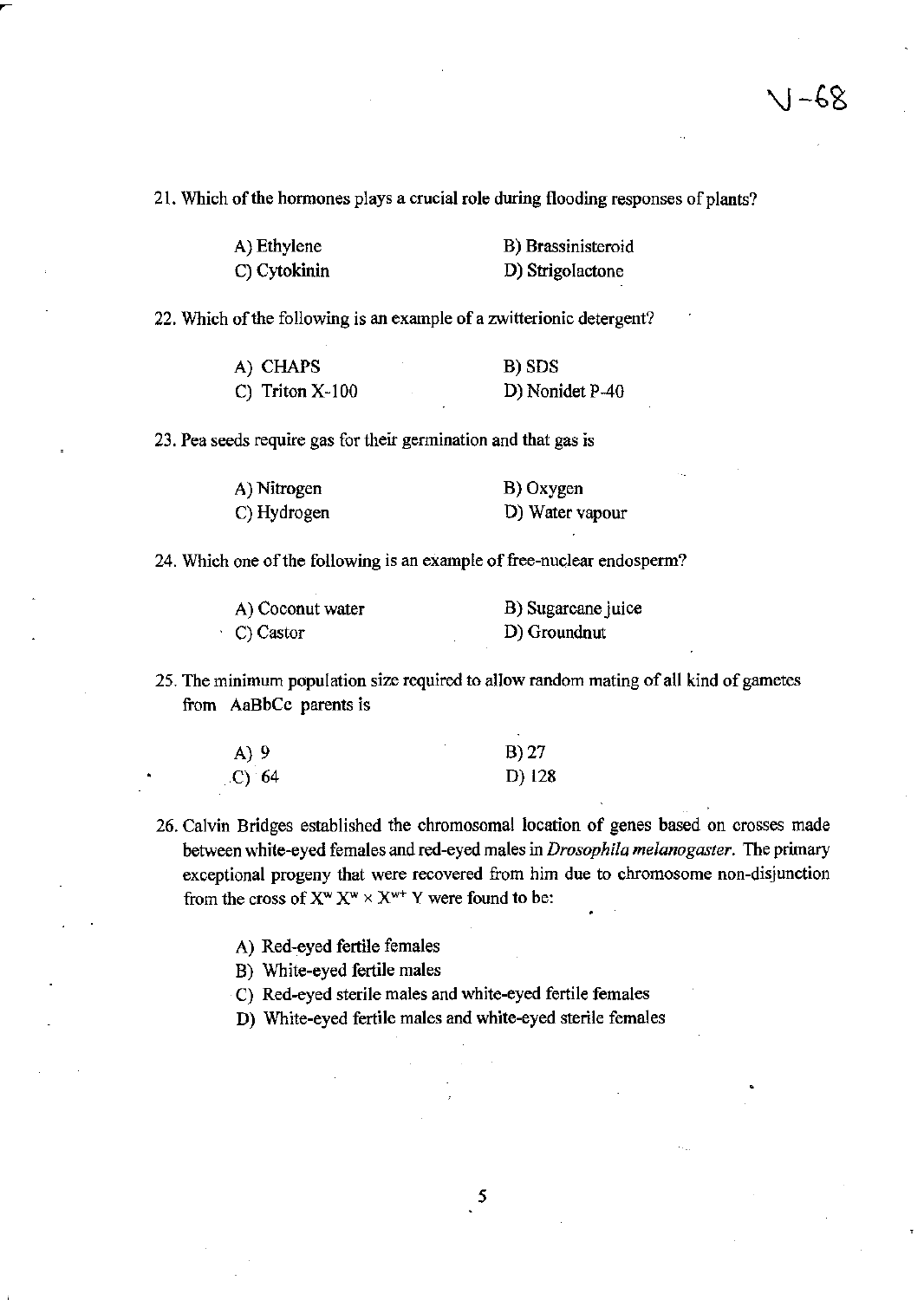27. The electrophoretic mobility shift assay (EMSA) is a technique that is used to detect

- A) Protein-nucleic acid interactions
- B) RNA-DNA interactions
- C) Detect the artificial heteroduplexes
- D) To separate small DNA fragments according to size using polyacrylamide gels
- 28. All of the following statements are true with respect to genome imprinting except
	- A) Resulting in the differential expression of a gene depending on its parent of origin
	- B) Imprinted genes and imprint control regions are often species and locus-specific
	- C) Genome imprinting alterations in gene expression are not maintained after fertilization
	- D) It is a reversible form of gene inactivation and is not considered a mutation
- 29. Which of the following statements is **incorrect** with respect to use of bulbosum technique in barley?
	- A) Interspecific crosses were made between *Hordeum vulgare* and *Hordeum bulbosum*
	- B) Embryos were rescued by *in vitro* culture following interspecific hybridization
	- C) Chromosomes of *Hordeum bulbosum* were eliminated following interspecific hybridization resulting in monoploids of *llordeum vulgare*
	- D) The anthers of bulbous wild barley were used in this method for haploid production

30. Thaumatin, a natural plant product is of industrial importance because of its used as

A) Coloring pigment

C) Antioxidant

B) Sweetener · D) Steroid

6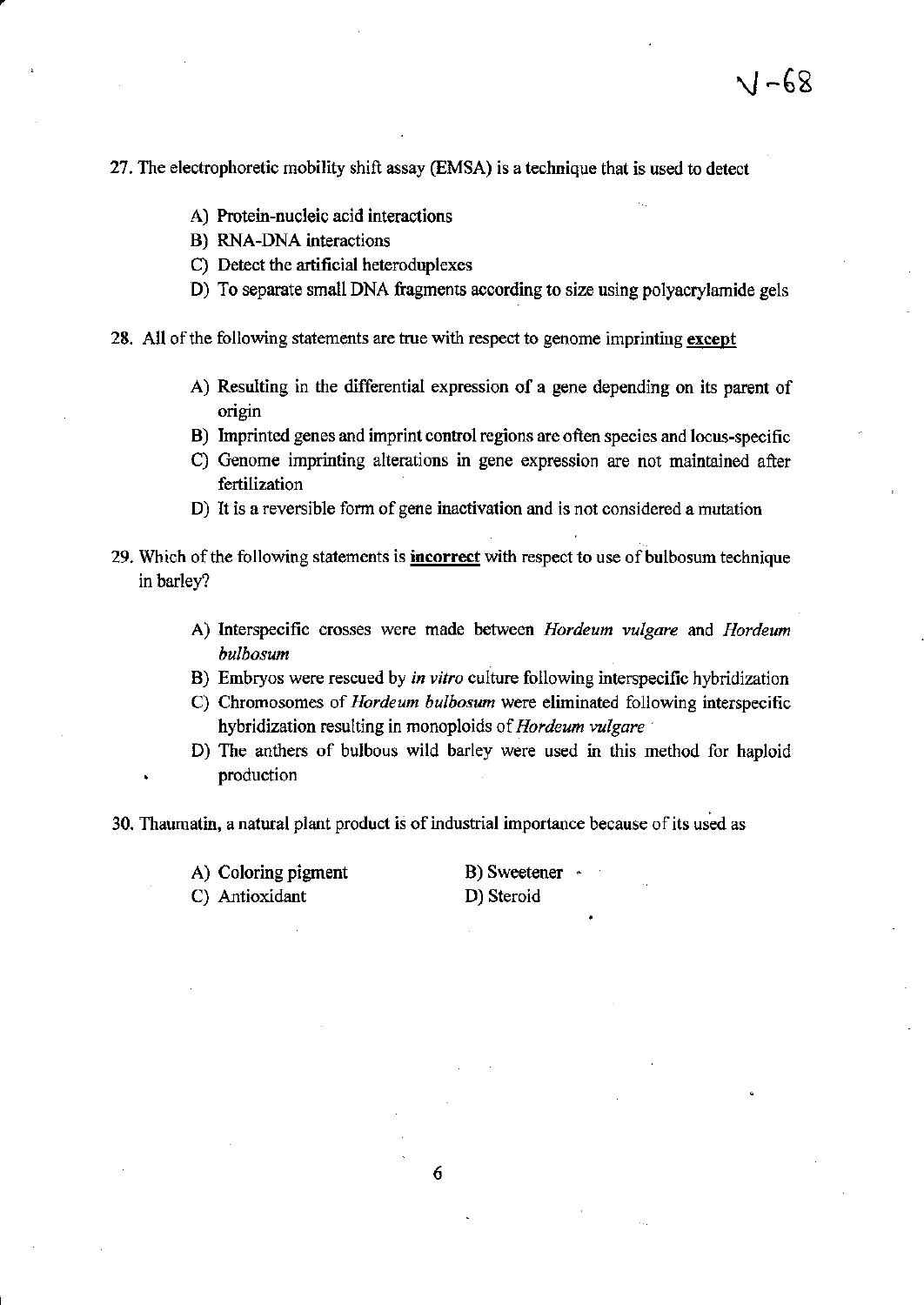#### 31. Which of the following statements is **incorrect** about somatic hybridization in plants?

- A) Protoplast population after induced fusion consists of a heterogenous mixture of homokaryons and heterokaryons
- B) Cybrids were produced due to elimination of chromosomes of one parental species
- C) Asymmetric hybrids with wide variation in chromosome number were recovered after protoplast fusion
- D) There are no experimental evidences of structural and developmental abnormalities following somatic hybridization
- 32. Which of the following statements is **incorrect** about organogenesis?
	- A) It is a process where unipolar structures *viz.,* shoot or roots are formed from the cultured cells/tissues
	- B) It is a process where shoot or root initiation is mediated by hormonal signals *i.e.* auxins and/or cytokinins
	- C) It is a process which leads to the developments of shoots or roots with closed vascular system
	- . D) It is a process where the shoots or roots have vascular connection with the maternal tissues
- 33. Carl Correns provided the first convincing examples of extranuclear inheritance in higher plants. In the experiments with variegated phenotype in *Mirabilis jalapa,* the following observations were made by Carl Correns except
	- A) Paternal parent is solely responsible for detennining the phenotype of all progeny
	- B) Maternal parent is solely responsible for detennining the phenotype of all progeny
	- C) Differences in reciprocal crosses
	- D) The variegated maternal branch produced three types of egg cells, with only white chloroplasts, only green chloroplasts or both green and white chloroplasts
- 34. Which of the following receptor has been found to participate in temperature perception in plants

| A) Cryptochromes |   | B) Phytochrome B      |
|------------------|---|-----------------------|
| C) PYR/PYL/RCARs | ۰ | D) Heat shock factors |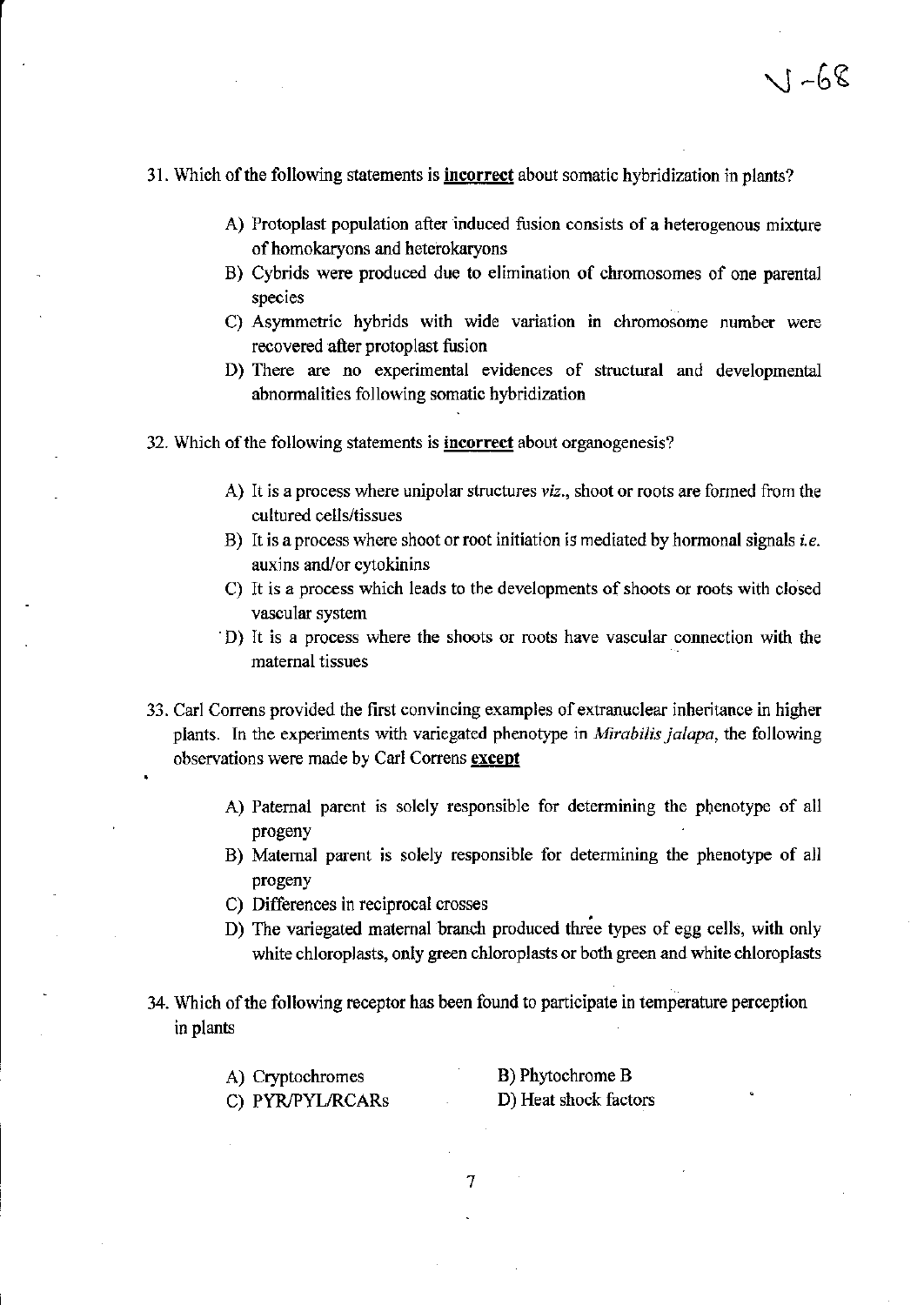$\sqrt{1-68}$ 

- 35. Let's assume that a hypothetical protein called 'RIP' acts as a repressor of pigment accumulation in climacteric fruits. Let's also assume that RIP represses pigment accumulation by inhibiting the activity of a positive master regulator transcription factor, called 'COL' by physically interacting with it and not allowing COL to bind to the promoters of its target genes. Given that COL and RIP are ubiquitously expressed and that the turnover of RIP protein is tightly controlled by ubiquitin-mediated 26Sproteasomal degradation pathway in an ethylene-dependent manner in fruits, which of the following statements wilI be true in climacteric wild type fruits, if both genes are functional
	- A) Pigment accumulation will not occur as RIP-COL complex will not allow COL to act.
	- B) Pigment accumulation will occur as RIP will be degraded after ripeninginitiation, leaving COL free to act.
	- C) Pigment accumulation will not occur as COL will be degraded after ripening initiation.
	- D) Pigment accumulation will occur as activity of RIP-COL complex will remain independent of fruit ripening initiation.

## PART-B

- 36. Which of the following statement is **TRUE** for CRISPR/Cas9 and RNA-interference (RNAi) gene manipulation approaches
	- A) While CRISPR/Cas9 can be used in both gene knock-down and knock-out approaches, RNAi is the best fit for gene knock-out
	- B) While RNAi can be used in both gene knock-down and knock-out approaches, CRISPR/Cas9 is the best fit for gene knock-down
	- C) While CRISPR/Cas9 can be used in both gene knock-down and knock-out approaches, RNAi is the best fit for gene knock-down
	- D) While RNAi can be used in both gene knock-down and knock-out approaches, CRISPR/Cas9 is the best fit for gene knock-out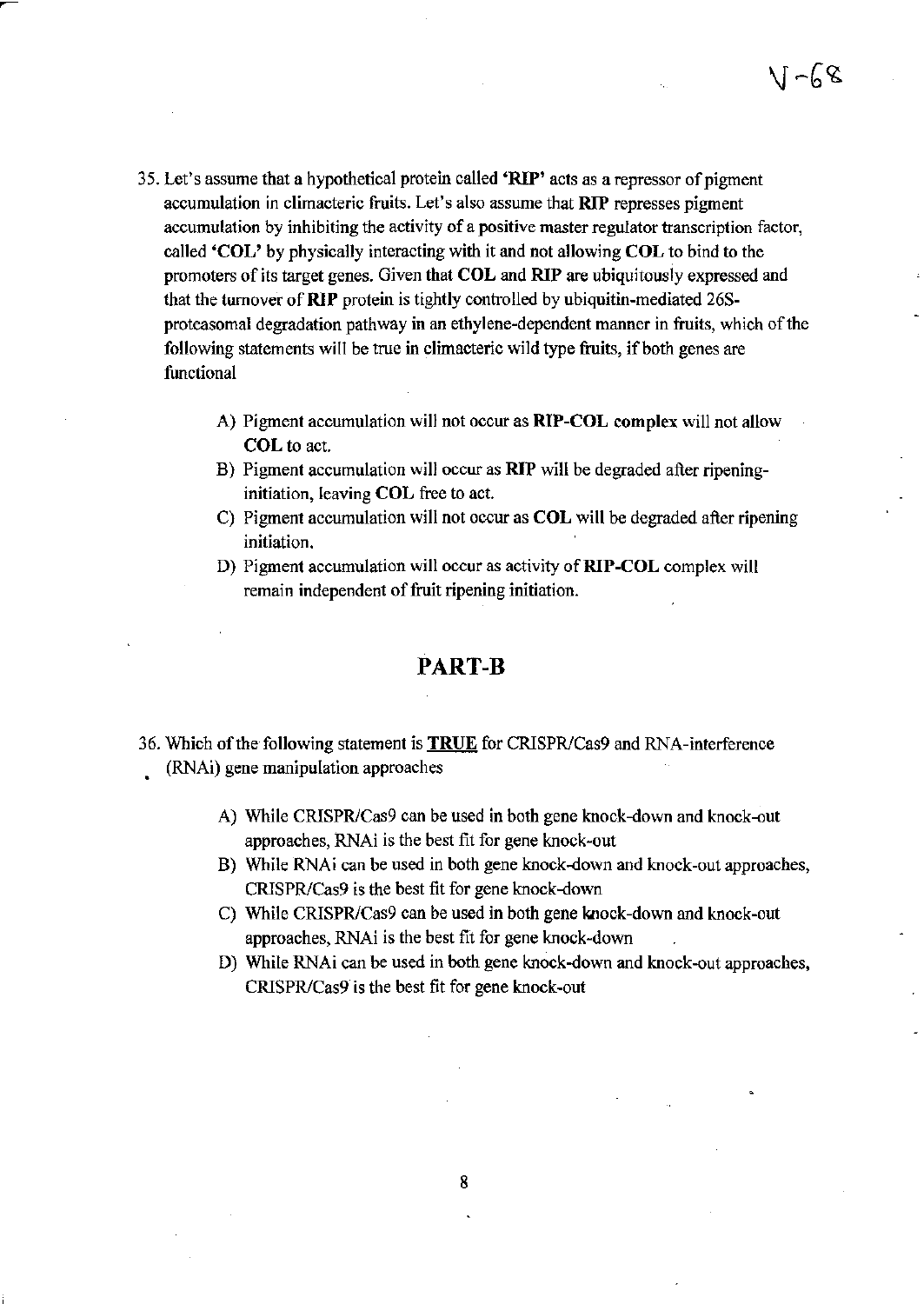$1 - 68$ 

| a. Papilionaceous petals |      | Solanaceae          |
|--------------------------|------|---------------------|
| b. Pappus calyx          |      | <b>Brassicaceae</b> |
| c. Epipetalous stamens   | iii. | Asteraceae          |
| Tetradynamous stamens    |      | Fabaceae            |

37. Match the characters given in the list A with the plant families presented in the list B

- A)  $a(i)$ ,  $b(ii)$ ,  $c(iii)$ ,  $d(iv)$
- B) a(iv),  $b(iii)$ ,  $c(i)$ ,  $d(ii)$
- C)  $a(iv)$ ,  $b(ii)$ ,  $c(iii)$ ,  $d(i)$
- D)  $a(iii)$ ,  $b(iv)$ ,  $(ii)$ ,  $d(i)$
- 38. Which of the following molecular cloning approach is best suitable for ordered assembly of multiple DNA fragments in a single reaction

| A) Gateway     | B) Sticky-end cloning |
|----------------|-----------------------|
| C) GoldenBraid | D) TA-cloning         |

39. Given the scenario of their indigenous reserves status in India, interrupted supply of which of the following mineral nutrient can pose the greatest threat to the Indian agriculture in 2030

| A) Nitrogen | B) Phosphorus |
|-------------|---------------|
| $C)$ Zinc   | D) Potassium  |

40. Which of the following is NOT true for mitochondrial electron transport chain in plants

- A) Of the four mitochondrial complexes, Complex II participate in translocation of protons from matrix to intennembrane space
- B) Rotenone-insensitive dehydrogenase is located.only on the inner side of membrane, facing the matrix
- C) Alternative oxidase complex activity is cyanide resistant but is inhibited by salicylhydrosamic acid
- D) Plant mitochondrial 'external' dehydrogenases are capable of oxidising cytosolic NADH and NADPH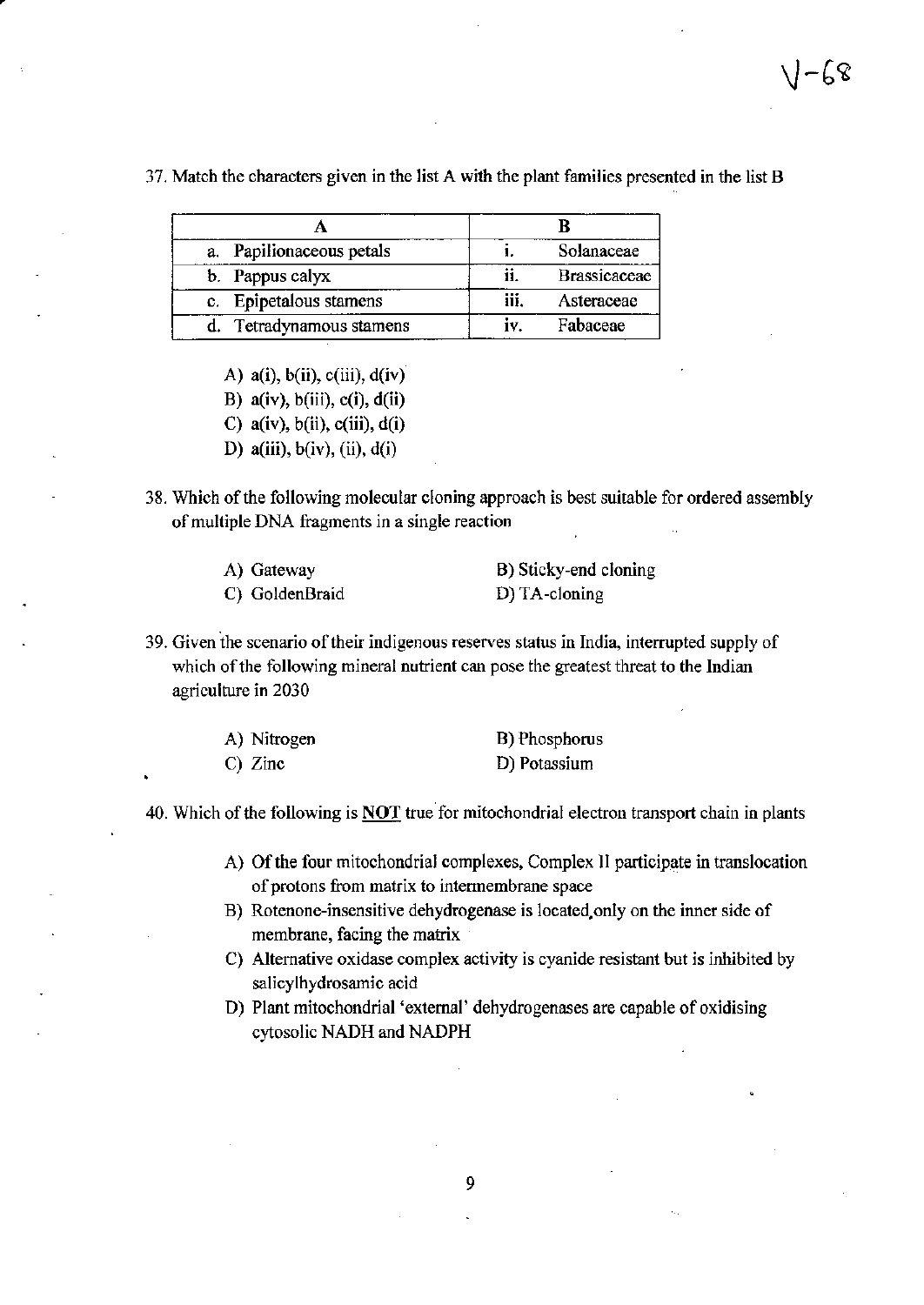41. In the photorespiratory glycolate pathway, which of the following is the immediate source of photorespired C02

| A) Serine    | B) Glycine    |
|--------------|---------------|
| C) Glycolate | D) Glyoxylate |

42. Which of following remains the most widespread commercial OM traits

A) Herbicide tolerance B) Bt-mediated insect resistance C) Flavr Savr delayed fruit ripening D) Papaya Ringspot Virus resistant

43. Which is the prosthetic group involved in aminotransferases reaction of catabolism of most amino acids

| A) Vitamin $B_{12}$   | $B)$ Vitamin $B_6$ |
|-----------------------|--------------------|
| $C)$ NAD <sup>+</sup> | D) FAD             |

44. Which is the precursor for the synthesis of Glycine and Cysteine

| A) α-Ketoglutarate    | B) Pyruvate           |
|-----------------------|-----------------------|
| C) 3-Phosphoglycerate | D) Ribose 5-phosphate |

45. How is respiration related to the carbon cycle?

A} Removes carbon by making sugar

- B) Removes carbon by breaking down sugar
- C) Releases carbon by breaking down sugar
- D) Releases carbon by making sugar

46. Inulin is a

A) Protein B) Lipid

C) Glycoprotein D) Carbohydrate

47. In general the colour of flower is due to the presence of

| A) Xanthophylls | B) Chlorophyll                |
|-----------------|-------------------------------|
| C) Florigen     | D) Chromoplast or Anthocyanin |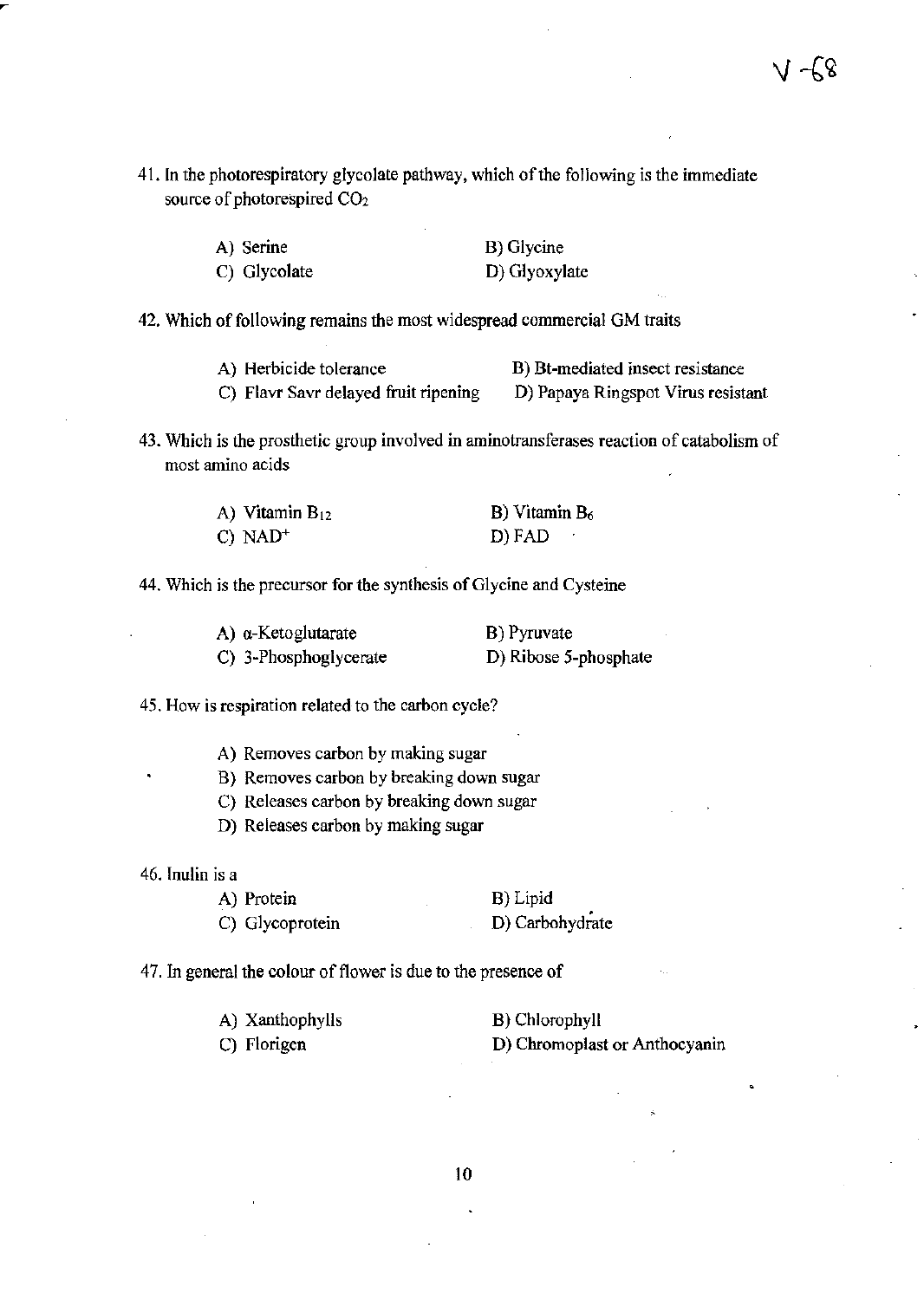### 48. The reaction-center chlorophyll of photosystem I is known as P700 because

**A) 700 chlorophyll molecules in the center** 

B) It absorbing light with a wavelength of 700 nm

C) It contains 700 photosystem I

- **D) It absorbs 700 photons per microsecond**
- **49. In mitochondria, chemiosmosis translocates protons from the matrix into the intennembrane space, whereas in chloroplasts, chemiosmosis translocates protons from---**

**A) The stroma to the photosystem I** 

**B) The grana to the stroma** 

C) The stroma to the thylakoid space

- **D) Through electron transport chain within PSII**
- **50. The variation in** *in vitro* **culture called as**

**A)** *In vitro* **variation** 

**C) Mutation** 

**B) Somaclonal variation D) Ploidy Variation** 

**51. In angiosperm, the endosperm is** 

A) Triploid C) Haploid B) Diploid D) Tetrad

**)2. Lichen involves two organisms as** 

**A) Fungi and Mosses C) Fungi and Bacteria** 

B) Bacteria and Algae D) Algae and Mosses

**53. Mycorrhizae are symbiotic associations between** 

A) Bacteria and Fungi C) Algae and Fungi

B) Root and Fungi D) Bacteria and Root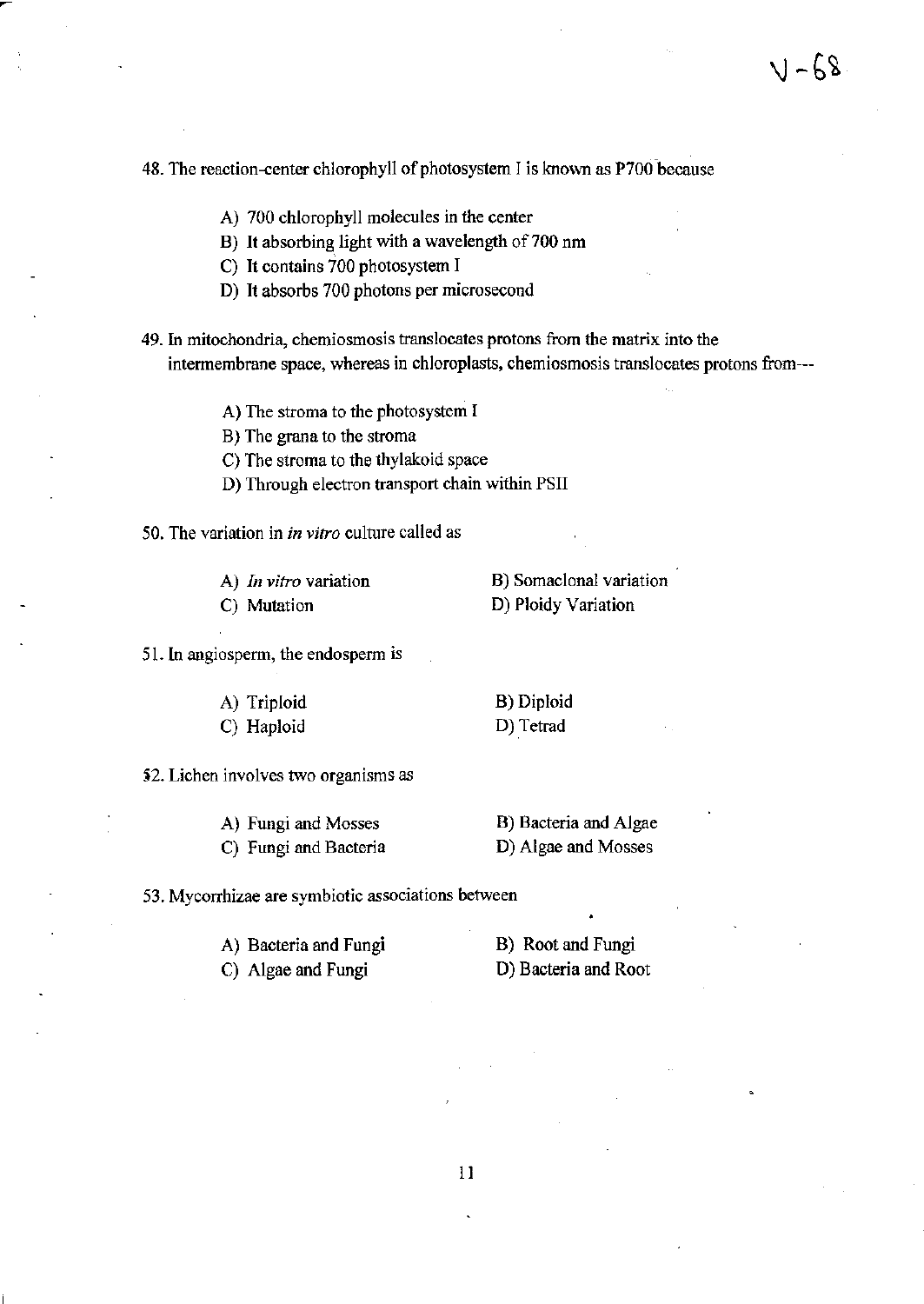#### 54. What is Stokes Shift?

- **A) The difference between positions of the band maxima of the absorption and emission spectra**
- **B) The difference between positions** of the **band maxima** of two **absorption spectra**
- **C) The difference between positions of the band maxima of two emission spectra**
- **D) Those with wavelengths shorter than the incident line**
- 55. What is role of SDS in SDS-PAGE?
	- **A) Protein unfolding**
	- **B) Gives overall negative charge to the protein**
	- **C) Protein denaturing and gives net negative charge to the protein**
	- **D) Gives equal mass to the protein .**

**56. Which** of the **following is used as a media for density gradient?** 

| A) Agarose  | B) Ficoll or Sucrose |
|-------------|----------------------|
| C) Glycerol | D) Propylene glycol  |

57. Elaioplasts are a type of leucoplast found in higher plants that may synthesize and store--

| A) Starch | B) Protein     |
|-----------|----------------|
| C) Lipids | D) Carotenoids |

**58. The basic difference between the** *Tobacco mosaic virus* **(TMV) and** *Cucumber mosaic virus* (CMV) are

- A) TMV is spherical and CMV is rodshaped viruses
- B) TMV is Rod spahed and CMV is spherical virus
- C) TMV is DNA and CMV is RNA virus
- D) TMV is RNA and CMV is DNA virus

59. Sargassum is a genus of brown macroalga in the order Fucales comes in the class of

| A) Rhodophycea    | B) Phaeophyceae |
|-------------------|-----------------|
| C) Raphidophyceas | D) Chrysophycea |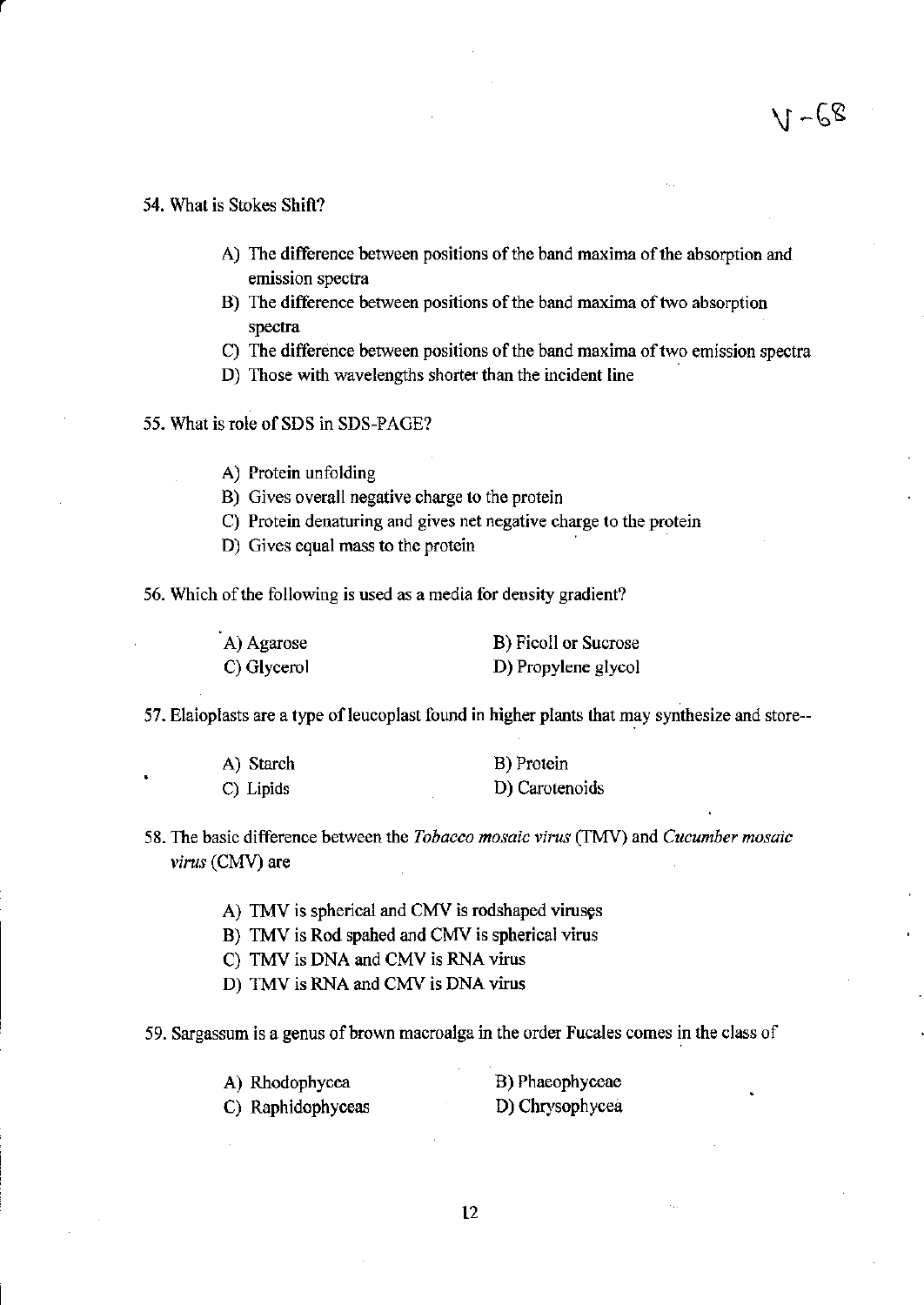$V - G8$ 

60. Below given carnivorous plant uses "fly paper trap" mechanism to capture the preys

| A) Utricularia vulgaris | B) Darlingtonia californica |
|-------------------------|-----------------------------|
| C) Drosera capensis     | D) Dionaea muscipula        |

61. Paclitaxel, the most well-known natural-source cancer drug, is derived from the bark of

| A) Vinca rosea      | B) Gloriosa superba    |
|---------------------|------------------------|
| C) Pacific yew tree | D) Strychnos muxvomica |

62. Presence of betalains, a class of red and yellow indole-derived pigments found in plants, is a characteristic feature of family

| A) Chenopodiaceae | B) Amaranthaceae   |
|-------------------|--------------------|
| C) Portulaceae    | D) Caryophyllaceae |

*63. Mimosa pudica* leaves fold inward and droop when touched, these type of movements are termed as

| A) Cell to cell and systemic movement | B) Nyctinastic movement |
|---------------------------------------|-------------------------|
| C) Seismonastic movements             | D) Vander wall movement |

64. A substance that inhibits the development of a fungus on hypersensitive tissue formed when host plant cells come in contact with the parasite

| A) Phytoalexin | B) Aflatoxin  |  |
|----------------|---------------|--|
| C) Vincristine | D) Nematicide |  |

65. The role of a "Flag leaf' is

A) Providing nourishment to the growing inflorescence

B) To enhance nitrogen fixation

C) Preventing the stomatal opening

D) Enhancing the nitrogen fixation

### 66. Photolyase is a

A) Photorespiratory enzyme

B) Light activated enzyme in photosynthesis

C) Light activated peptidase

D) DNA repair enzyme

13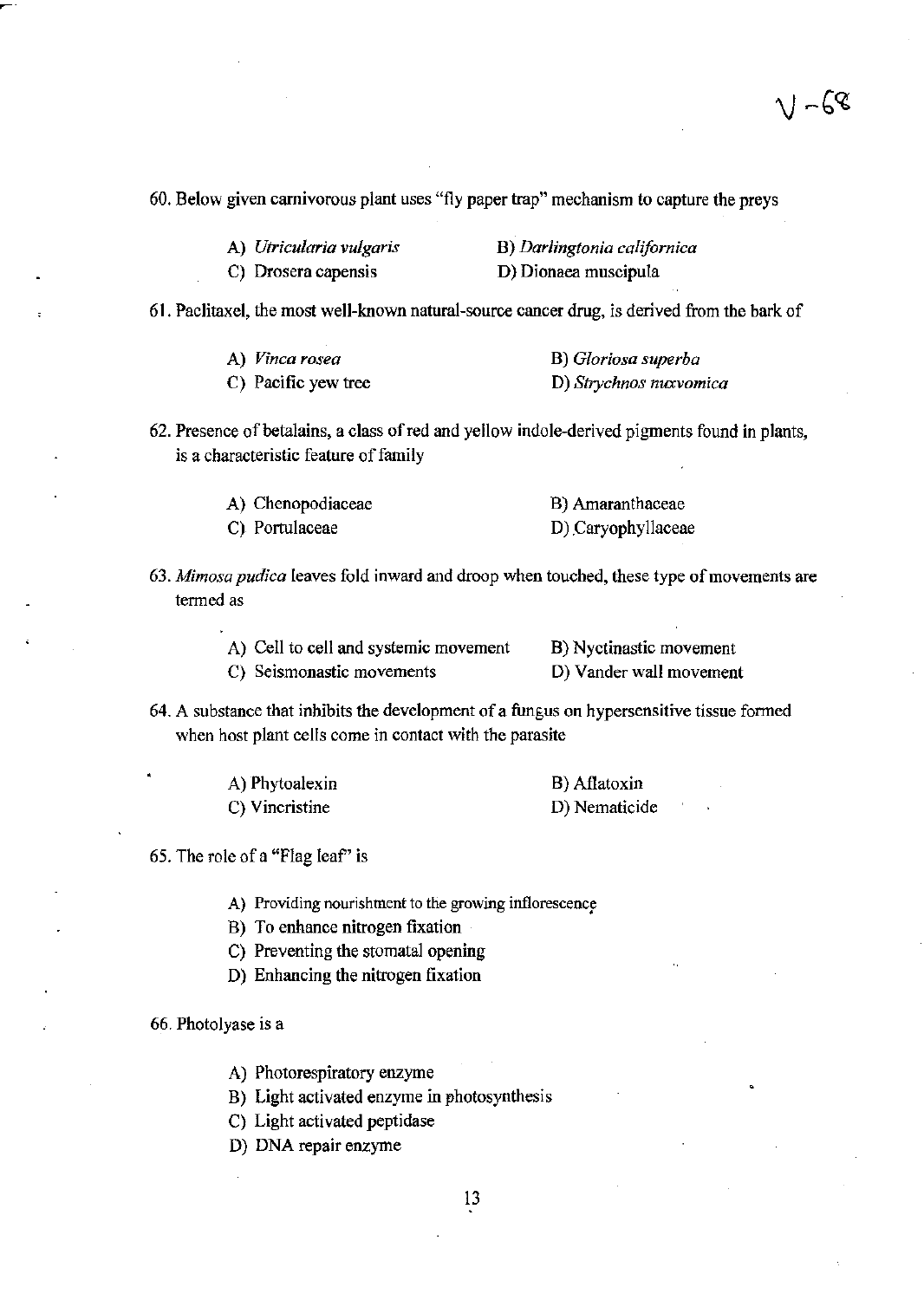### 67. Nuclease Bal31 is

A) An endonuclese of single stranded DNA

B) An exonuclease of double stranded DNA

C) specific to degradation of DNA component of RNA-DNA hybrid

**D) A single strand specific exonuclease** 

**68. Condensed tannins are formed by condensation of** 

A) Flavanols C) Peptides

B) Terpenes D) Lipids

**69. Steviol glycosides are considered for their property** of \_\_\_\_ \_

**A) Natural colourants C) On-nutritive sweeteners**  **B**) Natural fragrance compounds **D) Psychoactive compounds** 

VI -68

**70. Which** of the **following plant extract taken for execution** of the **philosopher Socrates** 

**A) Conium maculatum C)** *Erythroxylon coca* 

**B)** *Rauwolfia serpentina*  **D)** *Camptotheca acuminate*